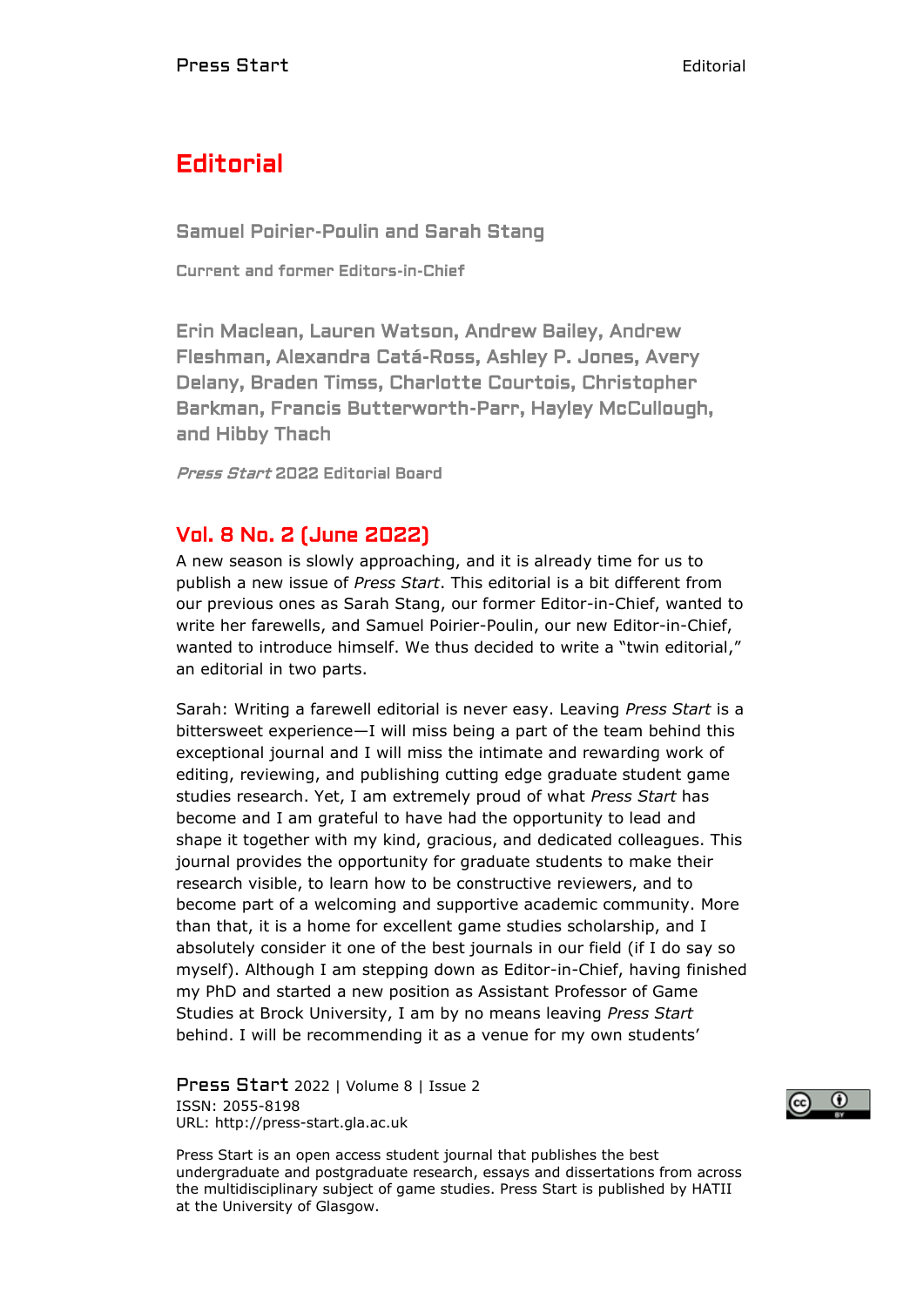#### Press Start Editorial Accounts and the Editorial Accounts and Editorial Accounts and Editorial Accounts and Editorial Accounts and Editorial Accounts and Editorial Accounts and Editorial Accounts and Editorial Accounts and

research and encouraging them to get involved as reviewers and editors, and I will continue to promote and cite the important work published here. I want to deeply and humbly thank everyone who has been involved in *Press Start*—all the authors, reviewers, and editors since the journal's beginnings. I especially want to thank our stalwart founder Matt Barr, who made all this possible; our previous Editor-in-Chief and one of the kindest people I know, Mahli-Ann Butt, who is the reason I joined the board in the first place; our Senior Vice Editor Erin Maclean, who has been an invaluable teammate and commiserator; and our former Vice Editor Gabriel Elvery, whose care, attention, and contributions greatly improved the journal in countless ways. Finally, I want to thank Samuel Poirier-Poulin, who has taken up the mantle of Editor-in-Chief. With this fantastic current editorial board, I feel confident giving my farewell—*Press Start* is in good hands.

Samuel: It is with great pleasure and a bit of nervousness that I took up the torch of Editor-in-Chief in February 2022. I have been involved in *Press Start* since 2019, starting as a reviewer, then becoming a board member, and finally volunteering as Vice Editor. When I discovered *Press Start* at the time, I was immediately attracted by its friendly double-open peer review process and by its profound desire to make academia more supportive. Volunteering at *Press Start* convinced me that publishing does not need to be stressful: It can be an enjoyable process built around kindness and care. Since the foundation of the journal in 2014, disseminating the work of students and recent graduates has been our mission, and I am happy to say that more than eight years later, our journal is still striving to accomplish this mission. Of course, I am not alone to work on making *Press Start* as best as it can be: Erin Maclean stayed as Senior Vice Editor, Lauren Watson and Andrew Bailey took on the role of co-Vice Editors, and our board members continue to devote their time and love to help students publish their game studies research. Since the publication of our last regular issue in June 2021, our board has been rather active: We have released an updated version of our [multilingual call for papers,](https://press-start.gla.ac.uk/index.php/press-start/announcement/view/26) which now includes translations into 16 languages; we have finalized our *guidebook* and made it publicly available to encourage transparency and best practices; and we have published a special issue on digital heroisms. Over the last few months, we have also been working closely with our contributors to publish more book reviews, and we are happy to include some of them as part of this issue. Who would have known that 2021– 2022 would be such a prolific year!?

We have taken some extra time to prepare this issue with pride and care, and we are happy to finally share it with you!

The issue begins with Morgan Himes's article, "Visual Novel Based Education in English Literature: A Study on Student Engagement," which explores the benefits of incorporating visual novels into the English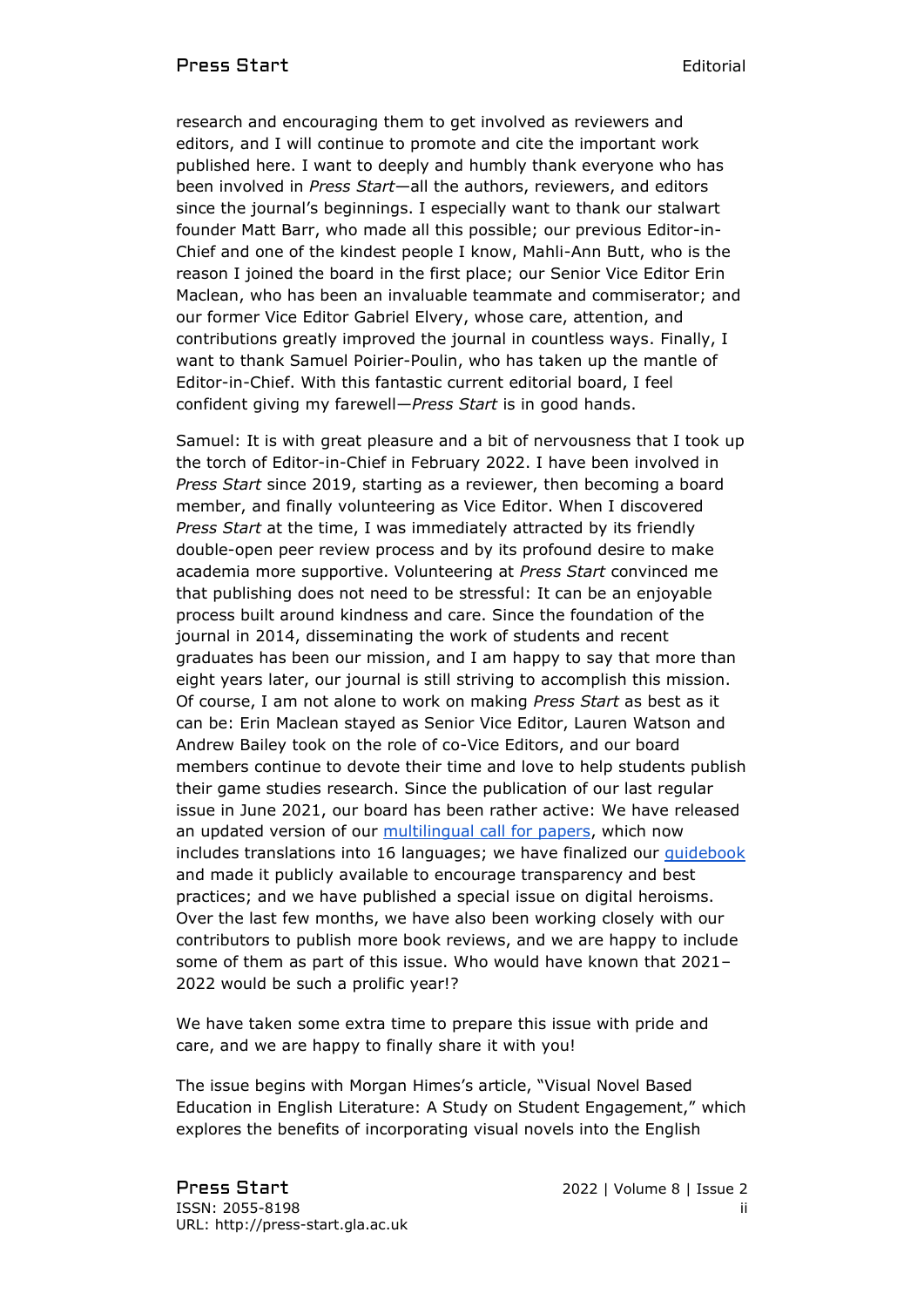#### Press Start Editorial Accounts and the Editorial Accounts and Editorial Accounts and Editorial Accounts and Editorial Accounts and Editorial Accounts and Editorial Accounts and Editorial Accounts and Editorial Accounts and

curriculum. By creating a visual novel based on S. E. Hinton's classic novel *The Outsider*s (1967) and having students play it, Himes was able to investigate the student perspective on the topic. Her descriptive data suggests that many students see value in the usage of games in the classroom and desire a greater level of integration.

Kas van der Molen's article, "*Valorant* and the Platformization of Free-to-Play Games: Framing the Work of Content Creators as a Cultural Commodity," explores the connections between platforms, players, and games as service. Using Twitch as a case study, Van der Molen identifies different mechanisms within this socio-technical platform to build stronger relationships between the community of gamers both watching and playing a game. The author argues that these relationships end up being participatory modes of production that ensure the longevity of the games being played and discussed in different platforms.

In "Understanding Extended Testing Feedback: Positioning Platforms as a Key Factor in Independent Game Development," Xinge Tong uses qualitative content analysis to codify player comments and feedback in the social media platforms Steam and YouTube. By applying this analysis to two indie titles, *Manifold Gardens* (William Chyr Studio, 2019) and *No Man's Sky* (Hello Games, 2016), she demonstrates how indie developers could use a content analysis model to parse through feedback on social media more effectively. Tong also highlights that each platform seems to have different kinds of feedback, making it worthwhile for game developers to perform the analysis on multiple social media platforms.

Michael John Saiger and Bobby Dewan Akram Khaleque's article, "What Factors Do Players Perceive as Methods of Retention in Battle Royale Games?," investigates player motivations for continuing to play games in the massively popular battle royale genre of online shooters, even years after the games were initially released. They utilize data gathered from qualitative interviews with players of games such as *Apex Legends* (Respawn Entertainment, 2019) and *Fortnite* (Epic Games, 2017) to explore in detail how players think of their own experiences in these games, articulating the features that make them compulsively playable and continuously enjoyable. In the process, Saiger and Khaleque identify aspects of user experience that are relevant to game developers and players alike.

Danny Steur's article, entitled "Cinesthetic Play, or Gaming in the Flesh: Grasping *Celeste* by Adapting the Cinesthetic Subject Into a Phenomenology of Videogaming," develops Vivan Sobchack's (2004) concept of the "cinesthetic subject" with her notion of the "film body" to craft a theory of embodied play uniting the perceptual modalities involved in ludic experience. Through an analysis of the phenomenology of play in the indie platformer *Celeste* (Extremely OK Games, 2018), Steur reveals how our sensory responses to gameplay elements are

Press Start 2022 | Volume 8 | Issue 2 ISSN: 2055-8198 iii URL: http://press-start.gla.ac.uk